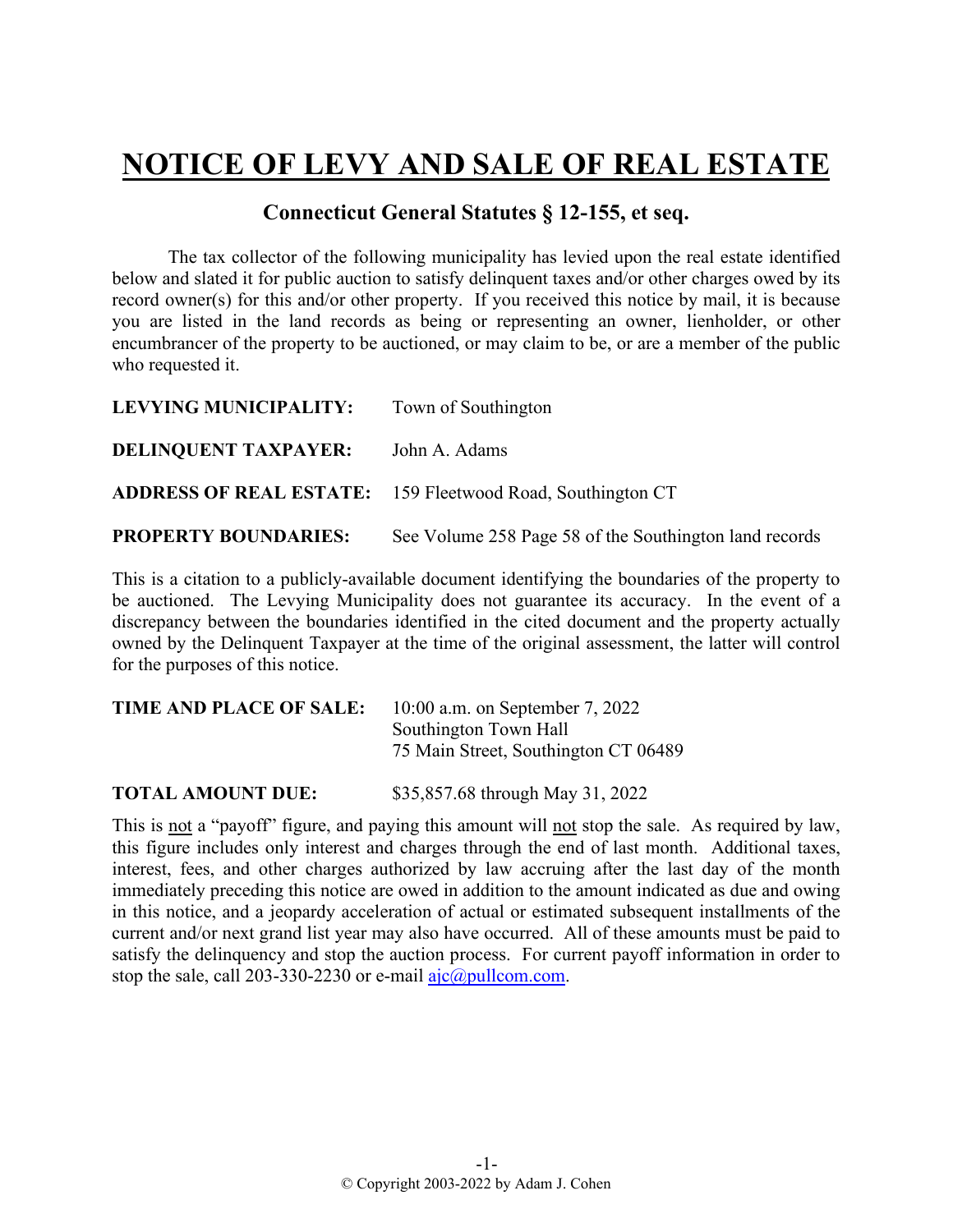**SURVIVING ENCUMBRANCES:** This property will be sold "free and clear" to the winning bidder subject only to: (1) taxes and water/sewer charges laid by the levying municipality which were not yet due and payable at the time of the levy, which is the date accompanying the signature on the first notice of this sale filed in the land records, except as are recovered from the sale; (2) the accrued taxes and water/sewer charges of any other governmental authority against this property; (3) any federal lien recorded until 30 days before the date which is six months after the auction date, except as extinguished pursuant to federal law; (4) easements, covenants and restrictions in favor of other parcels of land predating the time of the levy; (5) solely to the extent any of the delinquencies identified above was assessed on property other than the property to be sold, all encumbrances perfected before this notice was recorded; (6) interests exempt from levy and sale under the Constitution and laws of the United States; (7) the interest of any person or such person's predecessors in title for whom notice of the sale was not sent as required by law, and who had a right to such notice, and who did not in fact know of it within six months thereafter, until expiration of the limitation deadline in C.G.S. § 12-159b; (8) any monetary encumbrance recorded between June 10, 2022 and the date the first notice of this sale was filed in the land records, unless its holder is notified of the tax sale as required by law or in fact knew of it within six months thereafter; (9) any other interest not foreclosed by this tax sale procedure under state law; and (10) the effect of any federal, state, or local law and the restrictions and conditions in the tax sale notices and announced at the auction.

**PERSONS TO WHOM THIS NOTICE IS SENT:** The following persons are, or may claim to be, or may represent, the known holders of choate interests which will be affected by the sale. Absent payment in full before the auction or valid redemption within six months thereafter, the respective titles, mortgages, liens, restraints on alienation, and other encumbrances in this property in favor of all persons with actual or constructive notice thereof shall be extinguished.

John A. Adams 159 Fleetwood Road Plantsville, CT 06479